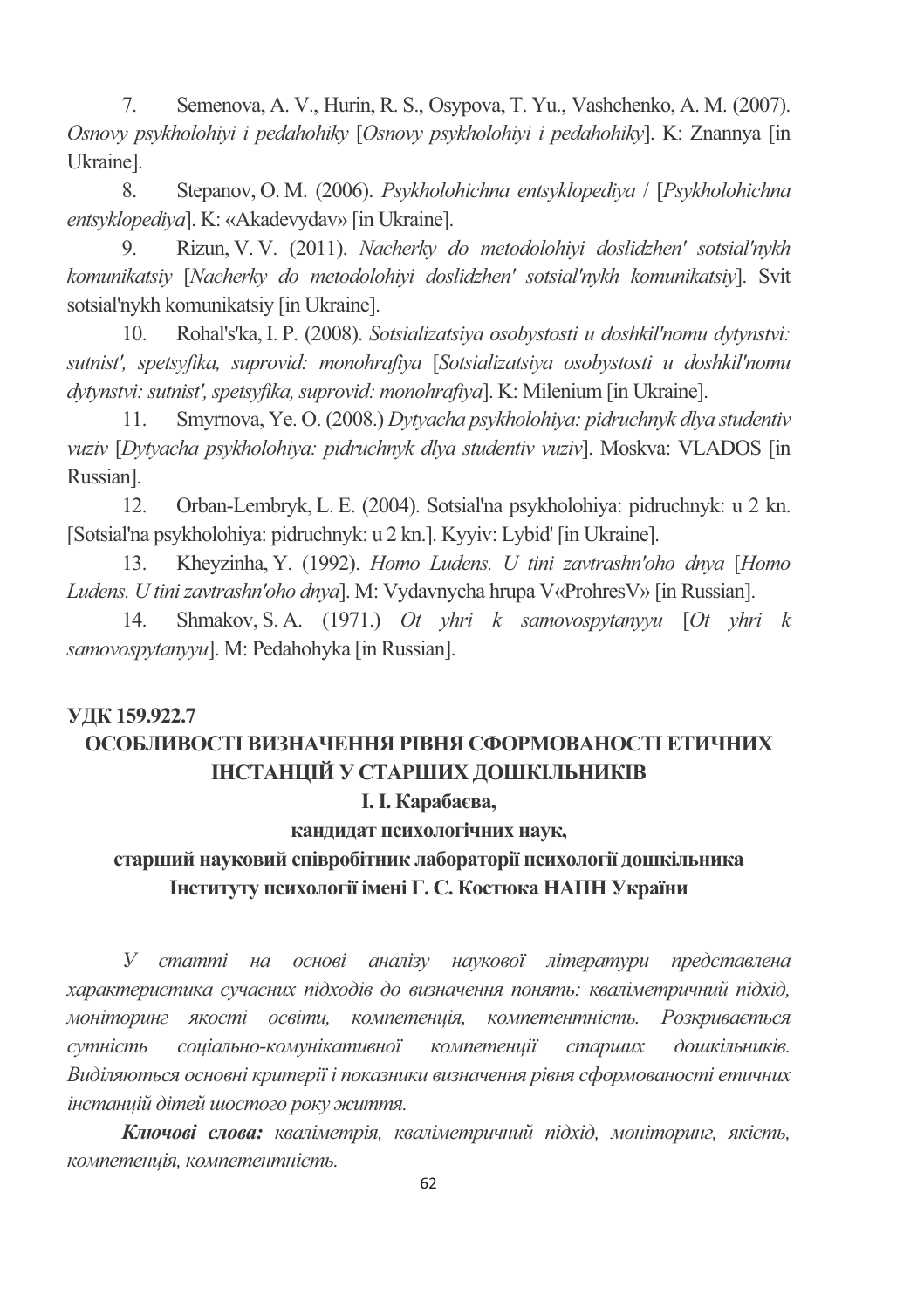#### И. И. КАРАБАЄВА. ОСОБЕННОСТИ ОПРЕДЕЛЕНИЯ **УРОВНЯ СФОРМИРОВАННОСТИ** ЭТИЧЕСКИХ ИНСТАНЦИЙ У СТАРШИХ ЛОШКОЛЬНИКОВ.

В статье на основе анализа научной литературы представлена характеристика современных подходов к определению понятий: квалиметрический подход, мониторинг качества образования, компетенция, компетентность. Раскрывается содержание социально-коммуникативной компетениии старших дошкольников. Выделяются основные критерии и показатели определения уровня развития этических инстанций у детей шестого года жизни.

Ключевые слова: квалиметрия, квалиметрический подход, мониторинг, качество, компетениия, компетентность,

## **IRINA KARABAEVA, SPECIFICS OF DETERMINING THE LEVEL OF FORMATION ETHICAL INSTANCES OF THE OLDER PRESCHOOLERS.**

The characteristics of the modern approaches to the definition of concepts on the basis of the analysis of the scientific literature are presented by qualimetric approach, the monitoring of the quality of education, competence. The content of social and communicative competence of preschool children is described in the article. The key criteria and indicators for determining the level of ethical instances of the sixth year children are outlined in this article.

**Keywords:** qualimetry, qualimetric approach, monitoring, quality, competence.

Постановка проблеми. Питання визначення особливостей індивідуального розвитку старших дошкільників на період сьогодення є одним з найактуальніших. Обов'язковим є виконання дошкільними навчальними закладами незалежно від підпорядкування, типів і форми власності державних вимог до рівня розвиненості та вихованості дитини дошкільного віку, визначених Базовим компонентом дошкільної освіти України. Дошкільним навчальним закладам МОН України рекомендовано проведення моніторингу якості освітнього процесу з використанням кваліметричного підходу [3]. Розробка та впровадження кваліметричної моделі оцінювання рівня розвитку дитини старшого дошкільного віку є надзвичайно актуальним у проведенні моніторингових досліджень в ДНЗ. Потреба в конкретизації теоретичних уявлень про проведення моніторингових досліджень та необхідності сучасних розробок кваліметричного підходу до оцінювання компетенції старших дошкільників і зумовило актуальність висвітлення проблеми.

Мета та завдання статті полягають у висвітленні сучасних підходів до визначення ключових понять моніторингового дослідження в умовах ДНЗ,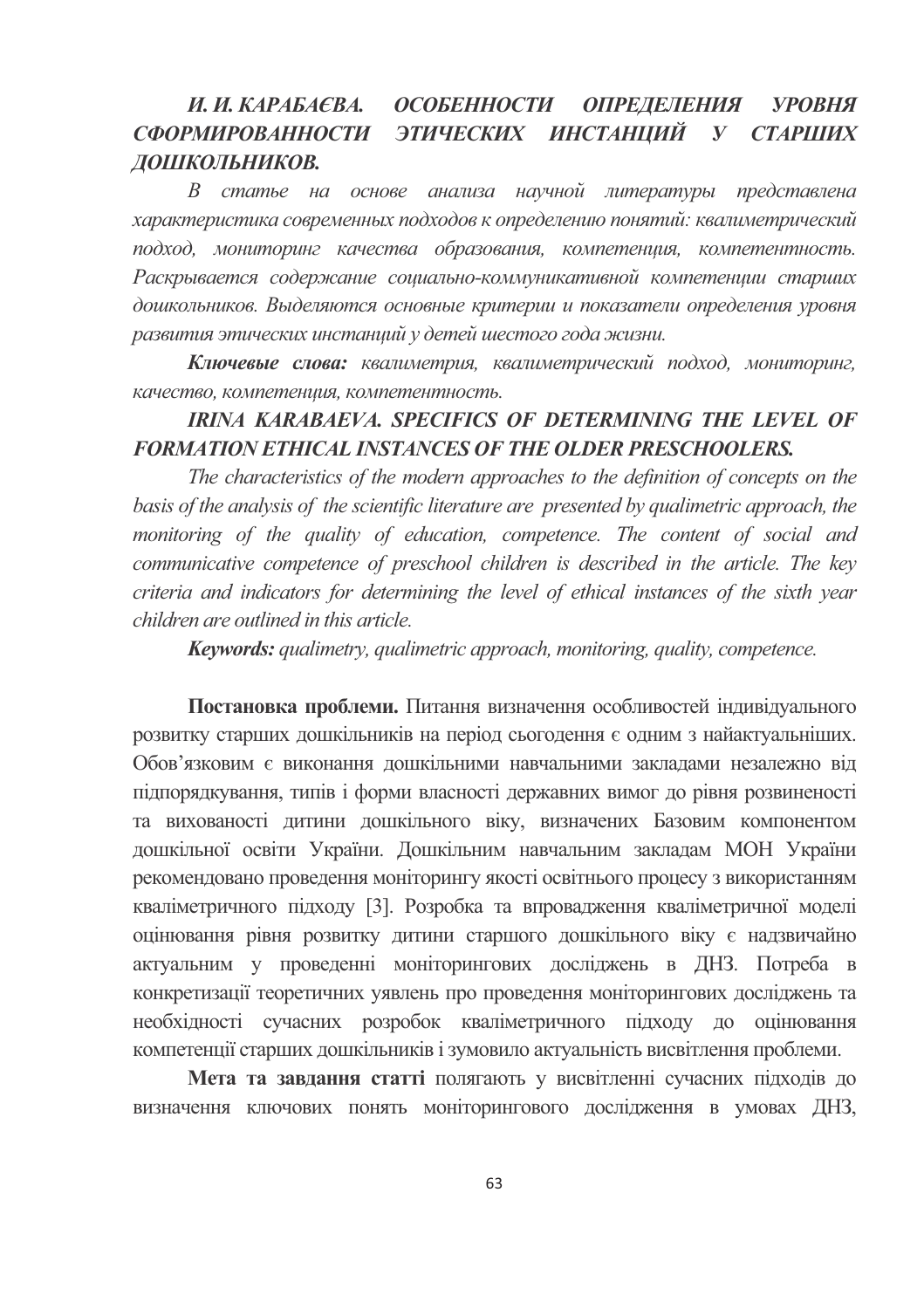виділенні критеріїв і показників визначення рівня сформованості етичних уявлень старших дошкільників.

Виклад основного матеріалу статті. Аналіз основних концептуальних підходів до постановки та розв'язання проблеми проведення моніторингових досліджень в ДНЗ перш за все дозволив визначитися з понятійно-термінологічним забезпеченням [1].

На основі аналізу наукових досліджень доведено, що використання кваліметрії в освіті є прогресивним кроком, що сприяє кращому розв'язанню низки проблем і, насамперед, підвищенню її якості. Починаючи з 1995 року розпочато процес по створенню кваліметричного моніторингу якості освіти.

Ряд вчених відзначають, що кваліметрія - наукова галузь, що вивчає методологію й проблематику комплексних кількісних оцінок якостей будь-яких об'єктів, предметів чи процесів [1].

Узагальнюючи різні підходи до визначення поняття відзначається, що кваліметричний підхід (з латин. «квалі» - якість та древньогрецьк. «метріо» вимірювати) передбачає кількісний підхід до опису якостей предметів чи процесів.

Особливу роль у цьому контексті має розробка уявлення про те, що педагогічна кваліметрія в ДНЗ стосується діяльності основних учасників навчальновиховного процесу: дітей, батьків дошкільників, педагогів, керівників закладу й закладу як єдиної цілісної системи. Таким чином і оцінка якості в педагогічній кваліметрії стосується діяльності окремо кожного учасника, адже поняття якості для кожного з них буде відрізнятися [1, 2].

Поняття «моніторинг» представляє інтерес з точки зору його теоретичного аналізу, оскільки не має однозначного тлумачення, тому що вивчається і використовується в різних сферах науково-практичної діяльності. Складність формулювання визначення означеного поняття пов'язана також з його належністю як до науки, так і до практики.

У сфері дослідження педагогами та психологами складаються підстави для розуміння моніторингу як постійного спостереження за яким-небудь процесом з метою виявлення його відповідності бажаному результату або вихідним пропозиціям - спостереження, оцінка й прогноз стану процесу у зв'язку з діяльністю людини [3].

Перспективною в плані переносу теоретичних досліджень у площину практичних питань розбудови моделі дошкільної освіти постає визначення про те, що освітній моніторинг — це система організації збору, збереження, обробки й розповсюдження інформації про діяльність освітньої системи, що забезпечує безперервне відстеження за її станом і прогнозом її розвитку [4].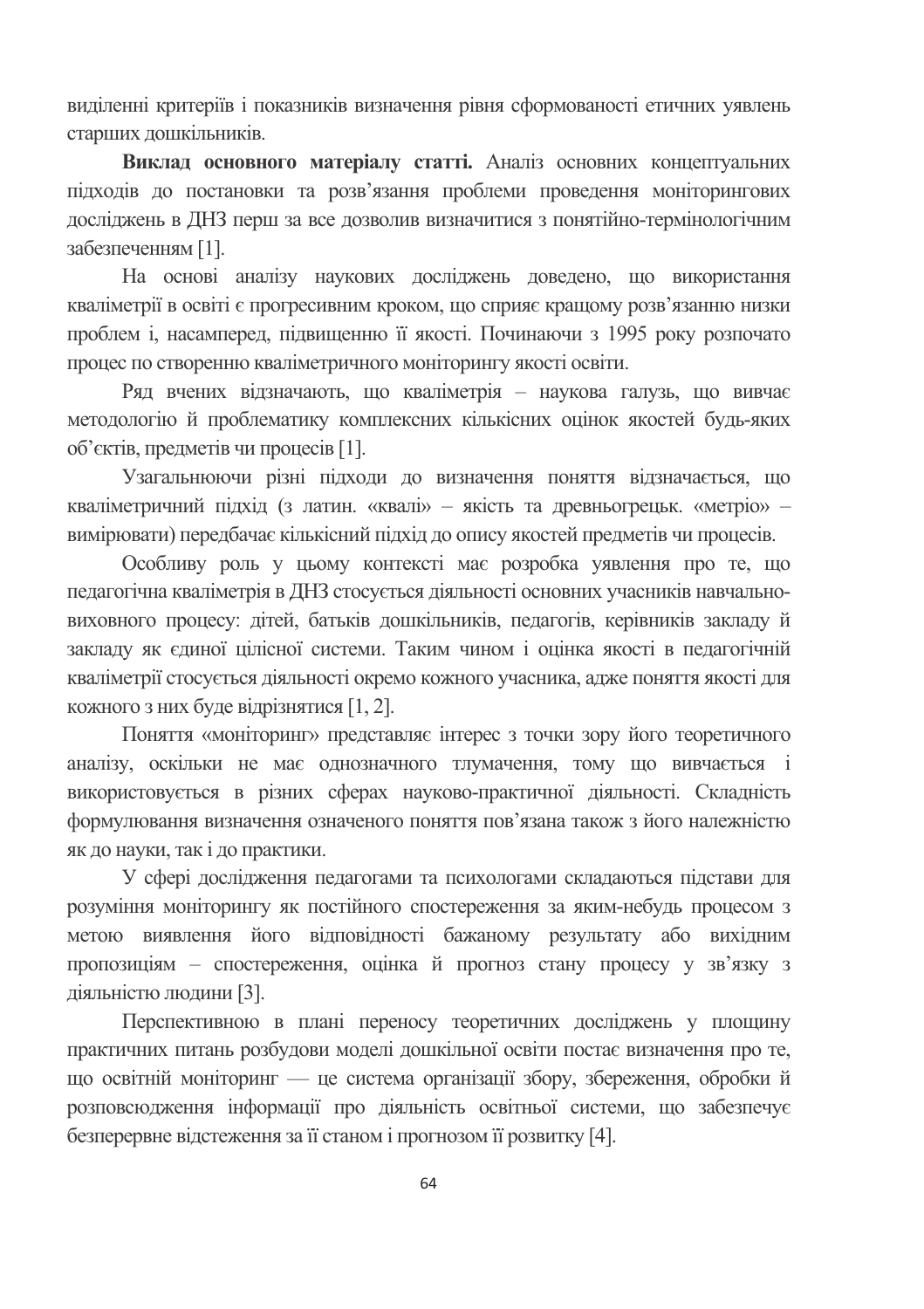Категорія якість відноситься до самих розповсюджених. Про якість життя, здоров'я, якості послуг чи товарів, про особистієні якості людини багато говорять і пишуть як в науковій літературі, так і в популярних виданнях.

У міжнародному стандарті ISO 9000-2000 якість розглядається як ступінь відповідності сукупності власних характеристик продукції, процесу або системи сформованим потребам та очікуванням, загальноприйнятим або обов'язковим. Це визначення дозволяє зробити важливий висновок про зв'язок якості та, відповідно, моніторингу зі стандартами, еталонами, нормами.

Одним із завдань модернізації української освіти постає досягнення нової, сучасної якісної дошкільної освіти. Тому якість освіти вченими розглядається як багатовимірне поняття. Дослідники констатували, що якість освіти - інтегральна характеристика системи освіти, яка відображає ступінь співвідношення освітніх результатів нормативним вимогам, відповідності стандарту якості, соціальним і особистісним очікуванням [5].

Державними документами (зокрема МОН України) визначено, що Базовий компонент дошкільної освіти (БКДО) - державний стандарт, що містить норми й положення, які визначають державні вимоги до рівня розвиненості та вихованості дитини дошкільного віку, а також умови, за яких вони можуть бути досягнуті. В основу створення БКДО покладений компетентнісний підхід, який на сьогодні домінує в світовій педагогічній практиці. Компетентність розглядається як сукупність індивідуальних навичок в певній сфері, отриманих в результаті освіти, в єдності з ініціативністю, адекватною соціальною поведінкою, ефективною комунікацією, здатністю до співпраці, подоланню конфліктів в груповій діяльності [6, 8, 9]. Під компетенцією розуміють якості, які впливають на успішність діяльності. Компетенція - загальна здатність, яка базується на знаннях, досвіді, цінностях, схильностях, які виробляються завдяки навчанню. Компетенція це те, що породжує уміння, дії. Компетенцію розглядають як можливість встановлення зв'язку між знаннями та ситуацією. Основним в компетентнісному підході є поняття ключових компетенцій, під якими розуміють уміння, які необхідні в тих ситуаціях, які не заплановані, не спрогнозовані заздалегідь [7, 8, 9]. Компетентність включає когнітивний, емоційно-вольовий, комунікативний компоненти. Тому, розглядаючи компетентність дошкільника, важливо враховувати не лише те, що знає дитина та якими методами вона користується, але й те, що рухає її діями, які погляди вона поділяє, як вона реагує на різні ситуації, причому все це розглядається не окремо, а в цілому. Крім цього компетентність - це ситуативна категорія, тому що виражається в готовності до здійснення будь-якої діяльності в конкретних життєвих ситуаціях. Прояв компетентності дошкільника можна оцінити лише на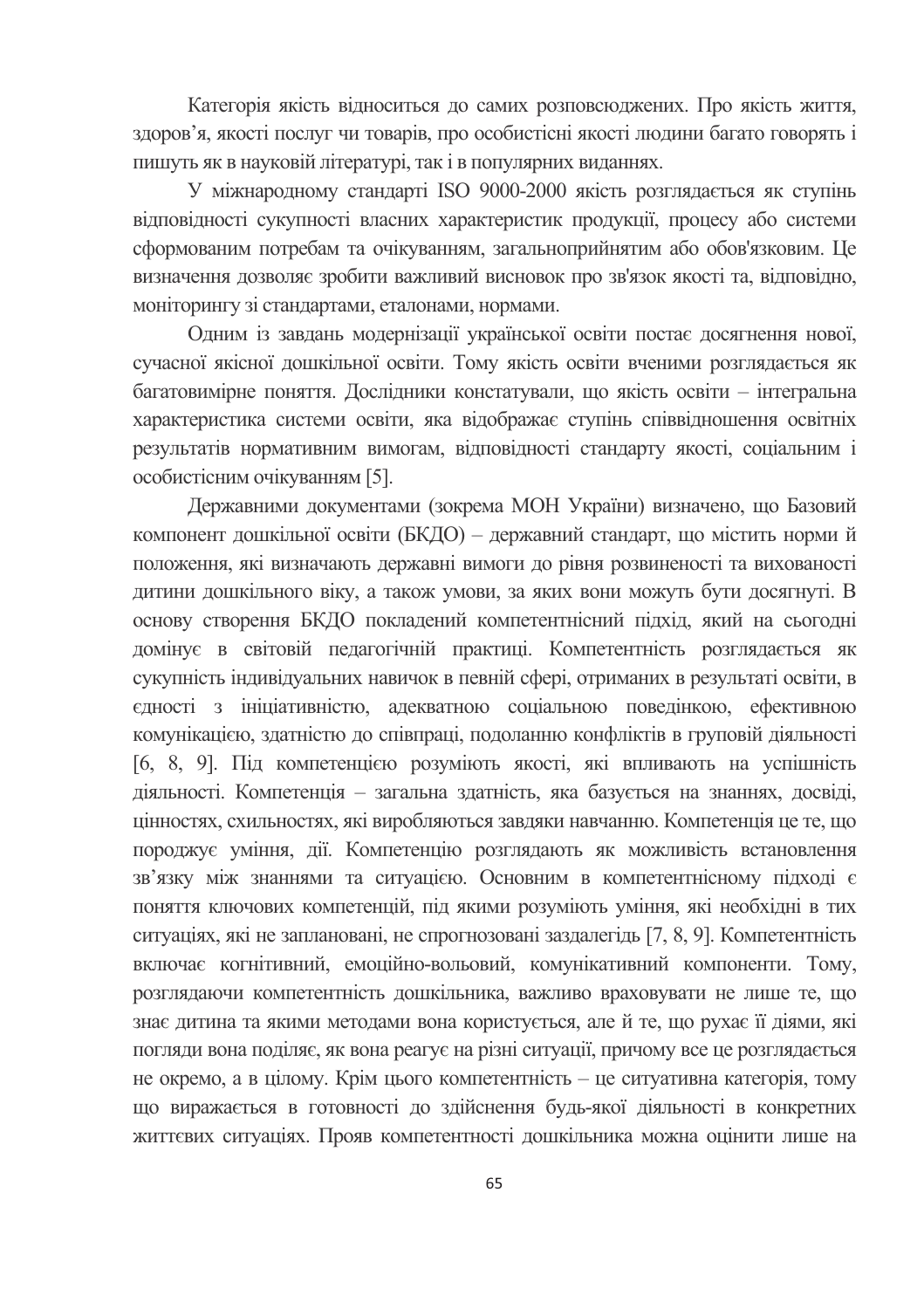основі гармонійно сформованої у дитини сукупності умінь, емоційного ставлення та її поведінкових реакцій.

На формування компетентності старшого дошкільника впливають взаємини дитини з дорослим, як чинника прийняття дитиною соціально значущих моральних цінностей. Соціально значущі моральні цінності, або цінності моральної свідомості - це моральні норма, принцип, оцінка, ідеал, ціннісна орієнтація, моральні якості особистості. Виконання норм і принципів, які регулюють взаємовідношення людей та їх соціальна поведінка, є умовою життя в людському середовищі. Процес становлення особистості та її моральної сфери закладається в дошкільному віці періоді зародження та становлення етичних інстанцій. В БКДО України чітко прописаний зміст соціально-комунікативної компетенції старшого дошкільника, тих соціально значимих цінностей, які повинні бути сформовані в дитини на кінець перебування в ДНЗ. Отже, він включає в себе обізнаність дитини з різними соціальними ролями людей; з елементарними соціальними та морально-етичними нормами міжособистісних відносин; здатність дотримуватись їх у процесі спілкування, взаємодіяти з людьми, які її оточують; узгоджувати свої дії, поведінку з іншими; усвідомленість місця дошкільника в соціальному середовищі, позитивне сприйняття себе; вміння співпереживати, співчувати, допомагати іншим, обирати відповідні способи спілкування в різних життєвих ситуаціях [6, 8]. Отже, дитину можна вважати соціально компетентною, якщо вона засвоїла етичні норми соціальних стосунків, має уявлення про себе як об'єкта та суб'єкта соціальних стосунків, надає адекватну оцінку поведінці при вирішенні соціальних завдань.

Перший етап моніторингового дослідження є підготовчо-організаційним і включає згідно завдань визначення у вихідних положеннях дослідження, добирання, розроблення інструментарію до його проведення, підготовки бланків реєстрації результатів дослідження.

Отже, вихідними положеннями нашого дослідження є наступні.

Кваліметричний підхід до моніторингового визначення 1. рівня сформованості етичних інстанцій у старших дошкільників - це неперервне, пролонговане у часі виявлення ступеня співвідношення результатів діяльності дитини зі стандартами й вимогами дошкільної освіти, багаторівневе кількісне оцінювання якісних характеристик і ознак.

2. Соціально-комунікативна компетенція дошкільників у сфері стосунків з дорослими як інтегративне особистісне утворення, яке являє собою наявність уявлень про етику поведінки, елементарних умінь і навичок культури поведінки, систему ставлень до дорослого, які мають прояв через особистісні якості, мотивації,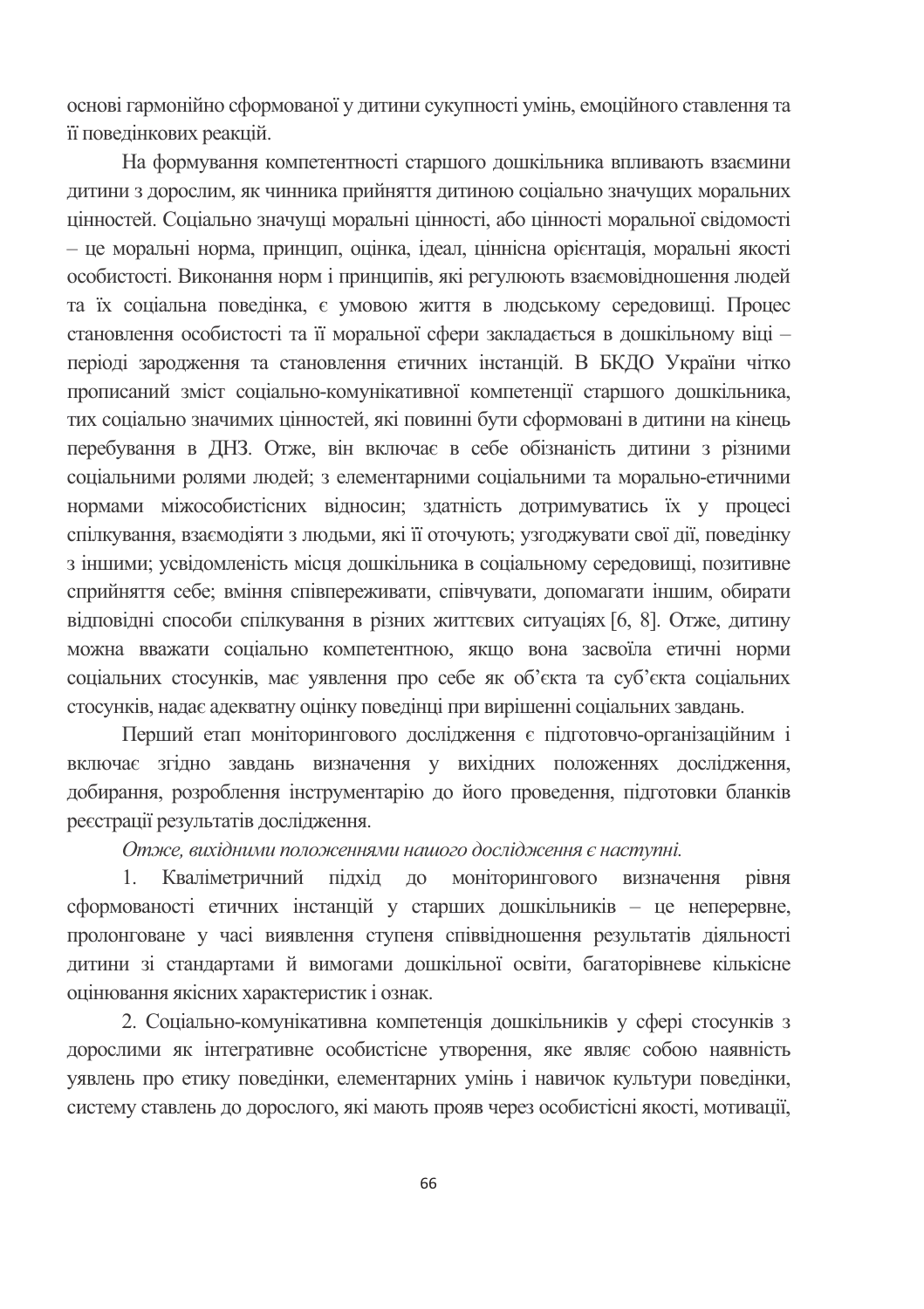ціннісні орієнтації, які дозволяють здійснювати спілкування, що забезпечує індивідуальний стиль етичної поведінки.

3. Соціально-комунікативна компетентність у спілкуванні дитина - дорослий характеризується п'ятьма компонентами:

1) готовність до соціальних стосунків з дорослими (мотиваційний компонент):

2) володіння знаннями про добро - зло, добре - погано у стосунках з лорослими (когнітивний компонент):

3) дотримання етичних норм (використання досвіду) в різних стандартних та нестандартних ситуаціях соціальних стосунків з дорослими (поведінковий компонент):

4) ставлення до змісту компетентності й об'єкту її застосування (ціннісносмисловий компонент);

5) здатність регулювати процес і результат прояву компетентності (емоційновольовий компонент).

Прелставимо розроблену методику для визначення особливостей сформованості етичних інстанцій у старших дошкільників порівняно з прийнятим стандартом БКДО України. Як діагностичний матеріал ми обрали сюжетну картинку для створення умов опосередкованого програвання в уяві комунікативної ситуації і надання дитині можливості її аналізу у вигляді словесних і візуальних форм через бесіду за змістом малюнку.

## Методика визначення особливостей засвоєння етичних норм соціальних стосунків дитини старшого дошкільного віку з дорослим.

Метод: ігрове діагностичне завдання.

Мета: встановити рівень сформованості етичних інстанцій у взаємодії дитини з дорослим, ступінь гармонійності сформованої у дитини сукупності умінь, емоційного ставлення та поведінкових реакцій, визначити відповідність розвитку стандарту якості освіти.

Матеріал: картка з зображенням засмученого педагога, який проводить заняття, двох дітей – хлопчика та дівчинки. Хлопчик відволікає дівчинку від роботи - смикає за косу, кривляється.

Інструкція: Подивися на цю картинку. На ній зображена ситуація, яка відбулася в одному з дитячих садочків. Уявімо, що ми з тобою в цьому садку. Давай поговоримо про те, що бачиш й розкажи як ти до цього ставишся.

Протокол реєстрації результатів дослідження.

Рівень сформованості етичних інстанцій у взаємодії дитини з дорослим.

```
Група Повних років Дата проведення бесіди
Прізвище та ім'я литини
```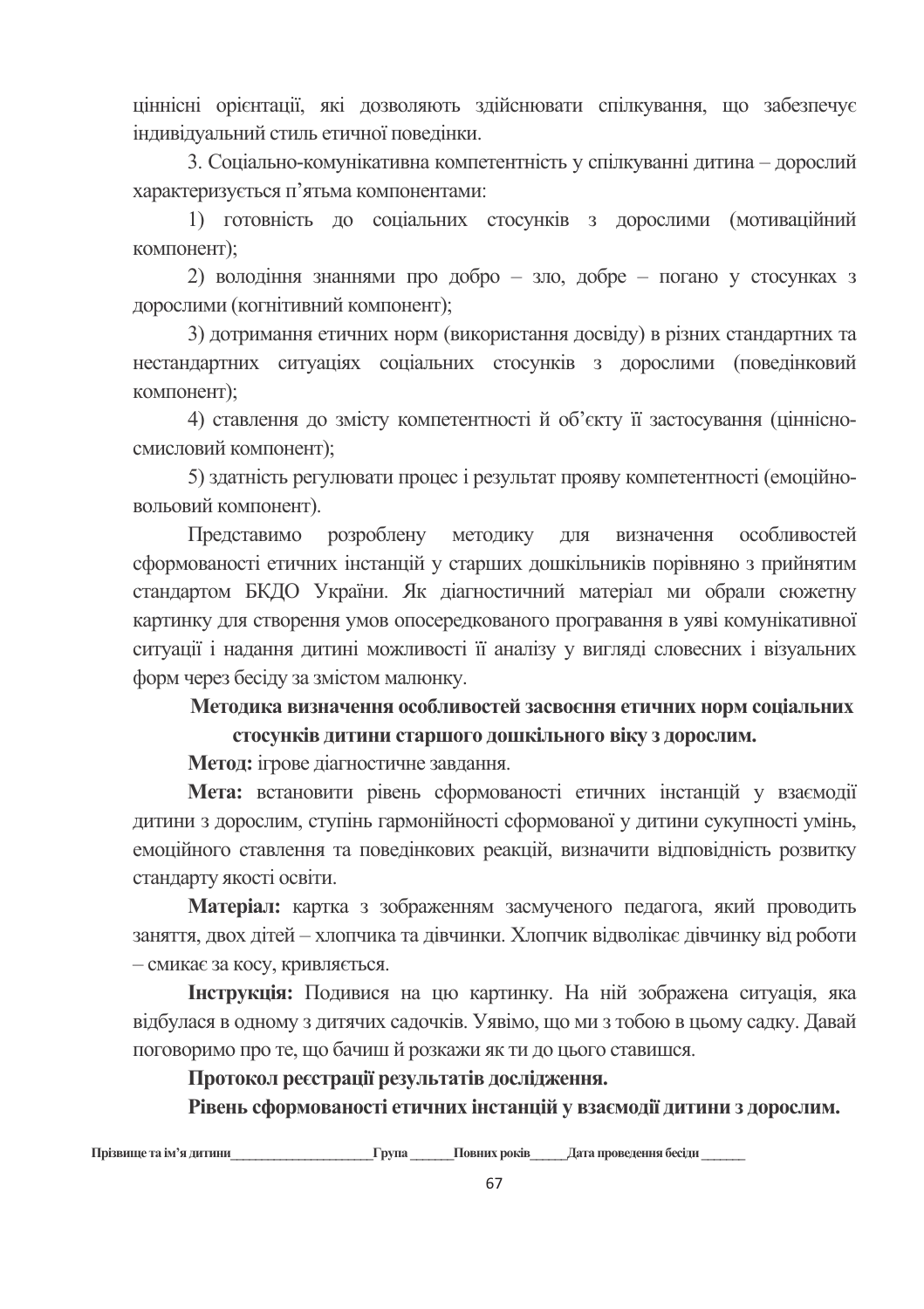|                | Запитання до дитини                                                          | Текст відповідей дитини  | Бали           |
|----------------|------------------------------------------------------------------------------|--------------------------|----------------|
| 1              | Розглянь малюнок. Що тут відбулося?                                          |                          | 0.2; 0.5; 1    |
| $\overline{c}$ | Як ти вважаєш, чи гарно вчиняє хлопчик по відношенню до дорослого.           |                          | 0,2;0,5;1      |
|                | Поясни свою думку.                                                           |                          |                |
|                |                                                                              |                          | 0.2; 0.5; 1    |
| 3              | Як ти вважаєш, що буде далі, як вчинить вихователь?                          |                          | 0.2; 0.5; 1    |
| $\overline{4}$ | Чи справедливо оцінює вихователь дії дитини?                                 |                          | 0,2;0,5;1      |
| 5              | Якби ти зустрів (ла) цього хлопчика, як би ти порекомендував себе поводити з |                          | 0,2;0,5;1      |
|                | дорослими.                                                                   |                          |                |
| 6              | Ти поводиш себе чемно з дорослими:                                           |                          |                |
|                | завжди                                                                       |                          | 1              |
|                | іноді                                                                        |                          | 0,5            |
|                | Коли про це просять дорослі                                                  |                          | 0.2            |
| 7              |                                                                              |                          |                |
|                | Ти допомагаєш дорослим:                                                      |                          | $\mathbf{1}$   |
|                | завжди                                                                       |                          |                |
|                | іноді                                                                        |                          | 0,5            |
|                | Коли про це просять дорослі                                                  |                          | 0.2            |
| 8              | Тобі подобається, коли тобі розповідають про правила поведінки з дорослими.  |                          | 1              |
|                | Чому?                                                                        |                          |                |
|                |                                                                              |                          | 0.2; 0.5; 1    |
| 9              | Хто розповідає тобі про правила поведінки з дорослими.                       |                          | 1              |
|                | Показники                                                                    | Результати спостереження |                |
| 1              | Чи дотримується дитина морально-етичних норм спілкування з дорослим:         |                          |                |
| $\mathbf{0}$   |                                                                              |                          |                |
|                | завжди самостійно                                                            |                          | $\mathbf{1}$   |
|                | самостійно, а іноді при нагадуванні дорослого                                |                          | 0.5            |
|                | лише при нагадуванні дорослого.                                              |                          | 0.2            |
| 1              | Чи поважає дитина працю дорослих в ДНЗ: прояви спостерігаються:              |                          |                |
| 1              |                                                                              |                          |                |
|                | завжди без нагадувань дорослого                                              |                          | 1              |
|                | прояви бувають самостійними і з нагадуванням дорослого                       |                          | 0.5            |
|                | тільки при нагадуванні дорослого                                             |                          | 0.2            |
| $\mathbf 1$    | Як сприймає дитина рекомендації з питань поведінки з дорослим:               |                          |                |
| $\overline{c}$ |                                                                              |                          |                |
|                | як справедливі, виконує їх                                                   |                          | 1              |
|                | іноді ображається на зауваження                                              |                          | 0,5            |
|                | не адекватно                                                                 |                          | 0.2            |
| 1              | Як дитина сприймає інформацію про правила поведінки з дорослими:             |                          |                |
| 3              |                                                                              |                          |                |
|                | зацікавлено слухає                                                           |                          | $\mathbf{1}$   |
|                | іноді проявляє незацікавленість інформацією                                  |                          | 0,5            |
|                | не сприймає інформацію                                                       |                          | 0.2            |
| 1              | Контролює свої емоції, розуміє необхідність спілкування з дорослим           |                          | $\mathbf{1}$   |
| $\overline{4}$ |                                                                              |                          |                |
| 1              | Не стримує емоцій, керується лише своїми бажаннями ("не хочу відповідати"    |                          | $\overline{0}$ |
| 5              | "мені не цікаво", тощо)                                                      |                          |                |
| 1              | Проявляє готовність вислухати дорослого, відповісти на запитання             |                          | 1              |
| 6              |                                                                              |                          |                |
| $\mathbf{1}$   |                                                                              |                          | $\overline{0}$ |
| 7              | Не готовий спілкуватись з дорослим в ситуації діалогу, необхідності          |                          |                |
| 1              | відповідати на запитання                                                     |                          | 1              |
| 8              | Розмовляє з дорослим спокійно, дивлячись в обличчя, слухає дорослого не      |                          |                |
|                | перебиваючи                                                                  |                          | $\theta$       |
| $\mathbf 1$    | Спостерігаються у розмові з дорослим прояви нестриманості, негативізму       |                          |                |
| 9              |                                                                              |                          |                |
|                | Загальна кількість балів                                                     |                          |                |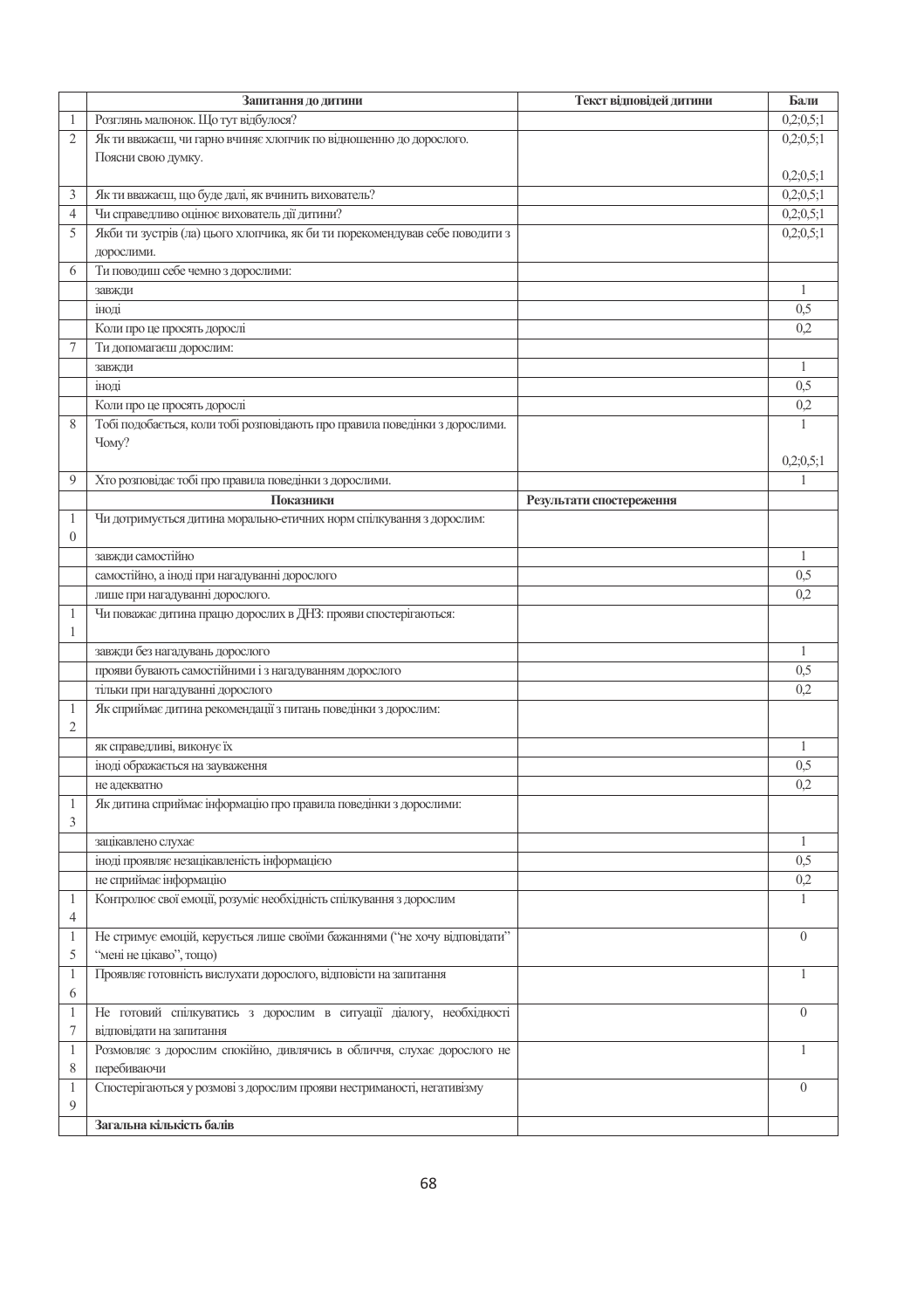В таблиці отримані дитиною бали обводяться й підраховуються. Кожна правильна, розширена відповідь дитини оцінюється в один бал. Якщо дитина дає правильну відповідь одним словом (так, ні), не повну і не пояснює її, оцінюємо її в 0,2 бали, неповну, але близьку до норми відповідь оцінюємо в 0,5 балів. Також в оцінці в балах орієнтуємося на подані в таблиці. Кожна відповідь оцінюється один раз.

Таблиця для розрахунку кількісних оцінок якісних показників сформованості етичних інстанцій у дошкільника.

| Кількісна       | Якісна характеристика       |           | Ступінь гармонійності      | Рівень розвитку  |  |
|-----------------|-----------------------------|-----------|----------------------------|------------------|--|
| характерист     | сформованості соціально-    | стандарту | розвитку                   |                  |  |
| ика             | комунікативної компетенції  |           |                            |                  |  |
| $16 - 18$ балів | Сформована в повній мірі    | $100\%$   | Гармонія розвитку          | Високий          |  |
| $12 - 15$ балів | Сформована в достатній мірі | 75%       | Гармонія розвитку          | Вище середнього  |  |
| $8 - 11$ балів  | Сформована посередньо       | $50\%$    | Відносна гармонія розвитку | Середній         |  |
| $4-7$ балів     | Сформована мінімально       | $25\%$    | Дисгармонія розвитку       | Нижче середнього |  |
| $1-3$ бали      | Не сформована               | $10\%$    | Дисгармонія розвитку       | Низький          |  |

Результати кваліметричного підходу до моніторингового визначення рівня сформованості етичних інстанцій у старших дошкільників у взаємодії з дорослим.

#### Прізвище та ім'я дитини

| Вид        | Дата | Кількісна      | Якісна         | Вілповілність | Ступінь       | Рівень          |
|------------|------|----------------|----------------|---------------|---------------|-----------------|
| обстеження |      | характеристика | характеристика | стандарту     | гармонійності | <b>DO3BHTKV</b> |
| 1 поточне  |      |                |                |               |               |                 |
| 2 поточне  |      |                |                |               |               |                 |
| 3 заключне |      |                |                |               |               |                 |

## Показники для якісного аналізу результатів дослідження. Високий рівень сформованості етичних інстанцій.

У дошкільника високий рівень сформованості етичних інстанцій. На достатньому рівні розвинені соціально-значимі цінності - розуміння добра та зла, справедливості. Дорослого дитина сприймає як носія соціально-значимих моральних цінностей. Соціально-комунікативна компетенція сформована в повній мірі й відповідає стандарту якості освіти на 100 %. У старшого дошкільника гармонійно сформована сукупність умінь, емоційного ставлення та його поведінкових реакцій.

Дитина обізнана з елементарними соціальними та морально етичними нормами міжособистісних взаємин, самостійно дотримується їх під час спілкування. Здатна взаємодіяти з дорослими, які її оточують: без нагадувань дорослих використовує ввічливі слова в спілкуванні узгоджує свої дії, поведінку з дорослими, усвідомлює своє місце в соціальному середовищі. Вміє співпереживати, співчувати,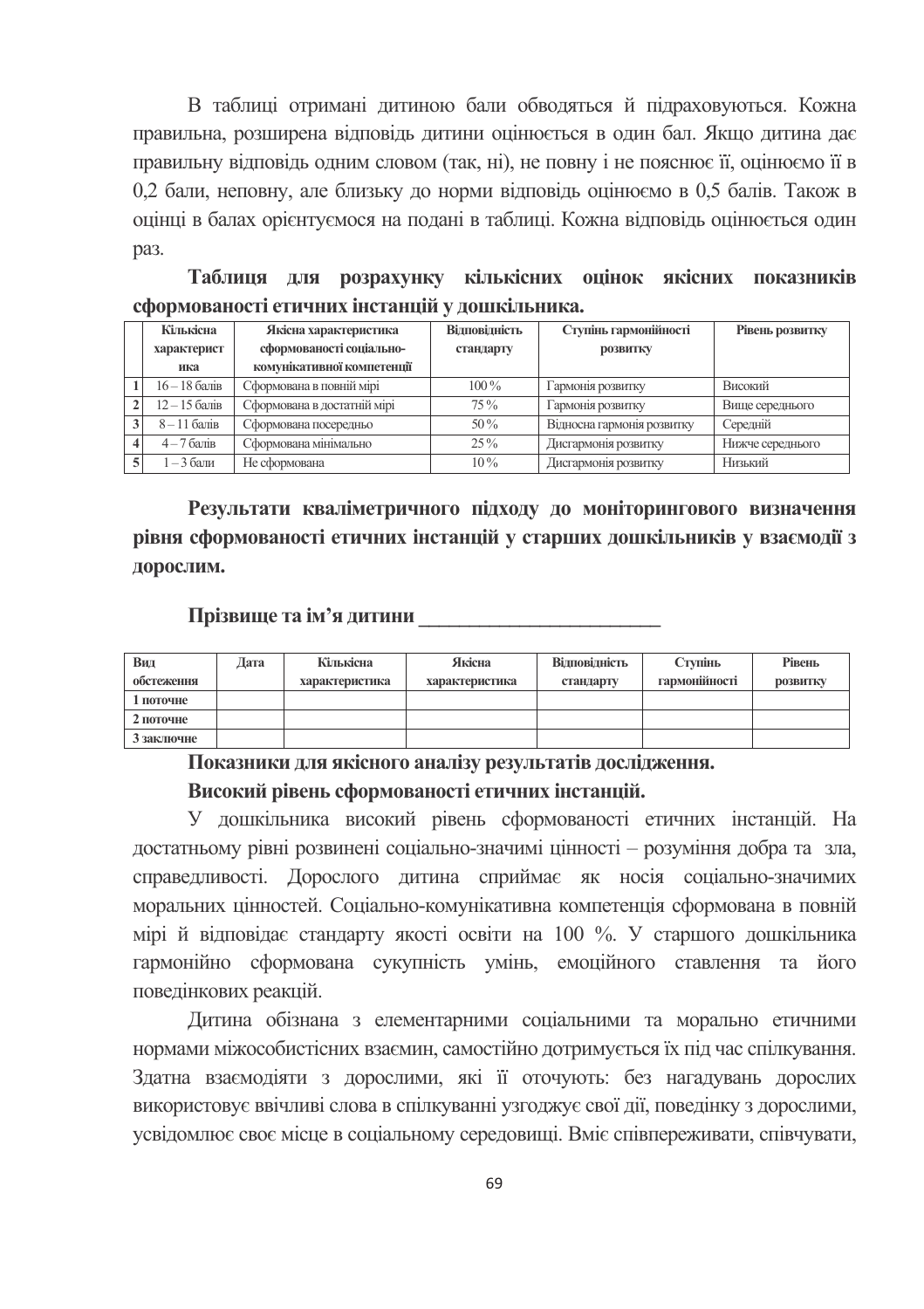допомагати дорослим, самостійно обирає відповідні способи спілкування з дорослими в різних життєвих ситуаціях. Поважає працю дорослих, вміє адекватно оцінити дії дорослого вразі проявів неповаги. Позитивно сприймає інформацію про правила поведінки у спілкуванні з дорослими. Правильно оцінює дії інших дітей у спілкуванні з дорослими.

## Рівень сформованості етичних інстанцій вище середнього.

У дошкільника рівень сформованості етичних інстанцій вище середнього. На лостатньому рівні розвинені соціально-значимі цінності - розуміння лобра та зла. справедливості. Дорослого дитина сприймає як носія соціально-значимих моральних цінностей. Соціально-комунікативна компетенція сформована в достатній мірі й відповідає стандарту якості освіти на 75 %. У старшого дошкільника гармонійно сформована сукупність умінь, емоційного ставлення та її поведінкових реакцій

Дитина обізнана з елементарними соціальними та морально етичними нормами міжособистісних взаємин, найчастіше самостійно, але іноді і при нагадуванні дорослого уміє дотримуватися їх під час спілкування. Здатна взаємодіяти з дорослими, які її оточують: без нагадувань дорослих, а іноді і з їх допомогою використовує ввічливі слова при спілкуванні, узгоджує свої дії, поведінку з дорослими, усвідомлює своє місце в соціальному середовищі. Вміє співпереживати, співчувати, допомагати дорослим, у більшості випадків самостійно, а іноді, керуючись вказівками дорослих, обирає відповідні способи спілкування з дорослими в різних життєвих ситуаціях. Поважає працю дорослих, вміє адекватно оцінити дії дорослого вразі проявів неповаги. Позитивно сприймає інформацію про правила поведінки у спілкуванні з дорослими. Правильно оцінює дії інших дітей у спілкуванні з дорослими.

#### Середній рівень сформованості етичних інстанцій.

У дошкільника середній рівень сформованості етичних інстанцій. На посередньому рівні розвинені соціально-значимі цінності - розуміння добра та зла, справедливості. Дорослого дитина сприймає як носія соціально-значимих цінностей. Соціально-комунікативна компетенція сформована моральних посередньо й відповідає стандарту якості освіти на 50 %. У старшого дошкільника не гармонійно сформована сукупність умінь, емоційного ставлення та її поведінкових реакцій. Сформованість когнітивного компоненту переважає, потребує формування емоційно-вольова і поведінкова складова.

Дитина обізнана з елементарними соціальними та морально етичними нормами міжособистісних взаємин, лише при нагадуванні дорослого уміє дотримуватися їх під час спілкування. Без нагадувань дорослих не використовує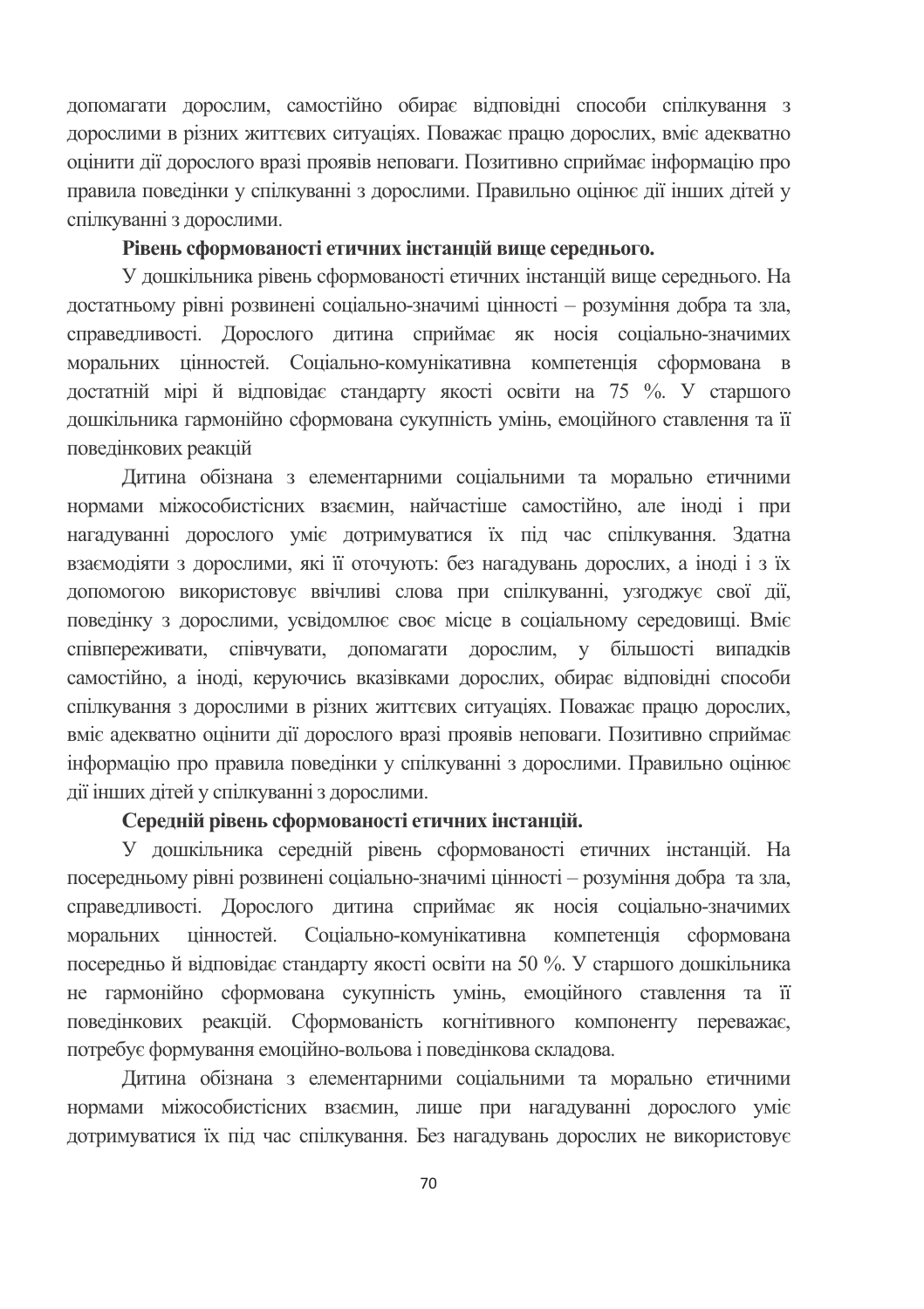ввічливі слова, у спілкуванні дитині важко узгоджувати свої дії, поведінку з дорослими, не завжди усвідомлює своє місце в соціальному середовищі. Вміє співпереживати, співчувати, допомагати дорослим, обирає відповідні способи спілкування з дорослими в різних життєвих ситуаціях лише завдяки нагадуванням дорослих. Поважає працю дорослих, але не виконує правил ввічливості, потребує нагадувань з боку дорослих. Може позитивно сприймати інформацію про правила поведінки у спілкуванні з дорослими, а може виявляти негативізм при проведенні бесіл повчального характеру. Правильно оцінює дії інших дітей у спілкуванні з дорослими, але іноді потребує допомоги дорослих.

#### Рівень сформованості етичних інстанцій нижче середнього.

У дошкільника рівень сформованості етичних інстанцій нижче середнього. Фіксується недостатній рівень розвиненості соціально-значимих цінностей розуміння добра та зла, справедливості. Дорослого дитина сприймає як носія соціально-значимих моральних цінностей, але недооцінює його роль. Соціальнокомунікативна компетенція сформована мінімально й відповідає стандарту якості освіти на 25 %. У старшого дошкільника спостерігається суттєва дистармонія у сформованій сукупності умінь, емоційного ставлення та його поведінкових реакціях. Сформованість когнітивного компоненту переважає, потребує формування емоційно-вольова і поведінкова складова.

Дитина обізнана з елементарними соціальними та морально етичними нормами міжособистісних взаємин, лише при нагадуванні дорослого уміє дотримуватися їх під час спілкування. Без нагадувань дорослих не використовує ввічливі слова, у спілкуванні дитині важко узгоджувати свої дії, поведінку з дорослими, не завжди усвідомлює своє місце в соціальному середовищі, мають місце прояви вередування, впертості. Вміє співпереживати, співчувати, допомагати дорослим, обирає відповідні способи спілкування з дорослими в різних життєвих ситуациях лише завдяки нагадуванням дорослих. Не завжди адекватно сприймає зауваження дорослих, сприймає зауваження дорослих як не справедливі, не виконує правил ввічливості, потребує нагадувань з боку дорослих, працю дорослих не поважає, порушує правила культури поведінки у спілкуванні з дорослими. Інформацію про правила поведінки у спілкуванні з дорослими сприймає неохоче. Правильно оцінює дії інших дітей у спілкуванні з дорослими спираючись на думку дорослого.

#### Низький рівень сформованості етичних інстанцій.

У дошкільника низький рівень сформованості етичних інстанцій. На недостатньому рівні розвинені соціально-значимі цінності - розуміння добра, та зла, справедливості. Дорослого дитина не сприймає як носія соціально-значимих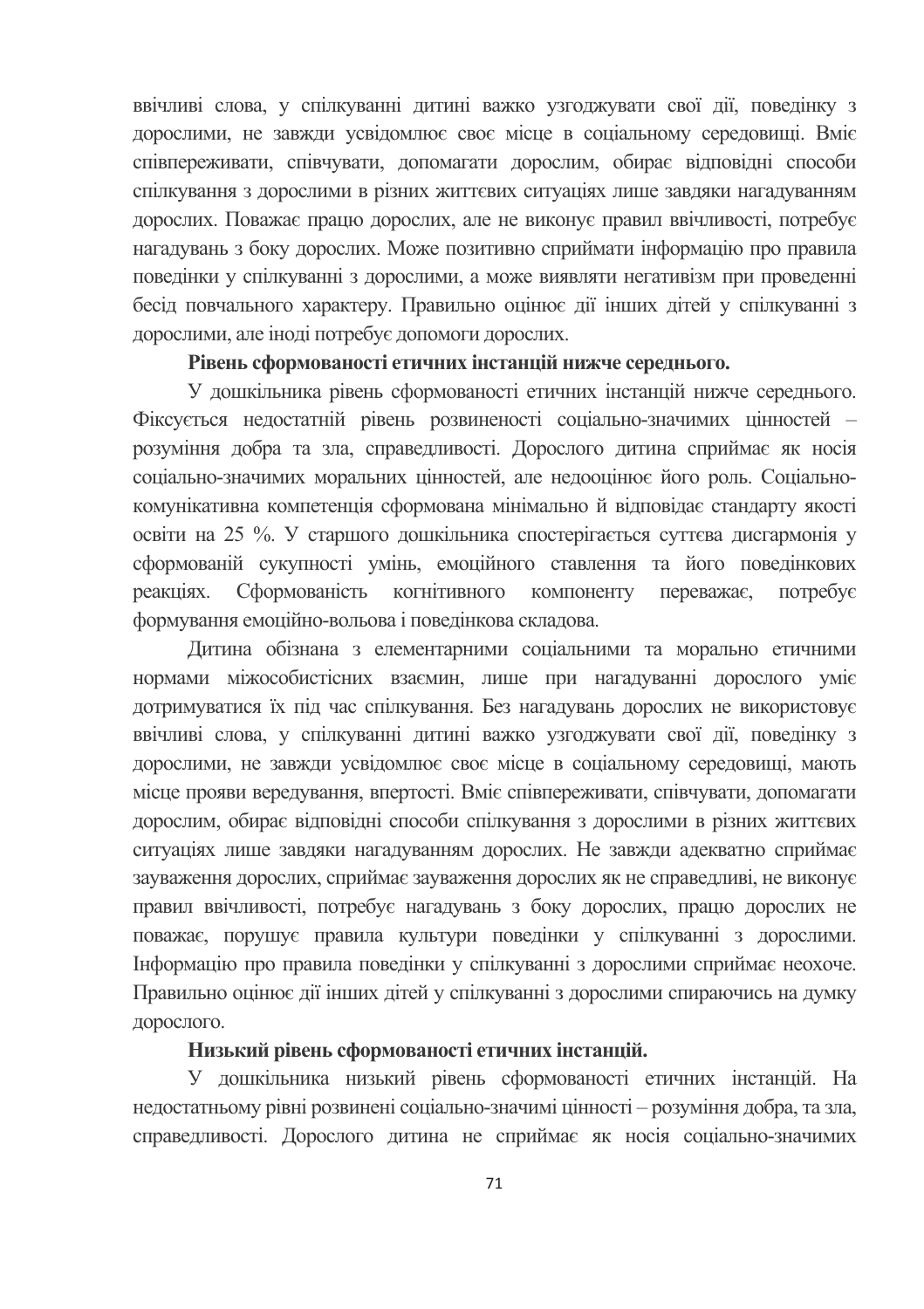моральних цінностей. Соціально-комунікативна компетенція не сформована й відповідає стандарту якості освіти на 10 %. У старшого дошкільника спостерігається повна дисгармонія сформованої сукупності умінь, емоційного ставлення та його поведінкових реакцій. Потребує формування когнітивна, емонійно-вольова й повелінкова склалова.

Дитина обізнана з елементарними соціальними та морально етичними нормами міжособистісних взаємин, при нагадуванні дорослого дотримується, а інолі ігнорує їх піл час спілкування. Без нагалувань дорослих не використовує ввічливі слова, у спілкуванні дитині важко узгоджувати свої дії, поведінку з дорослими, не завжди усвідомлює своє місце в соціальному середовищі, мають місце прояви вередування, впертості, агресивної поведінки, використання забороненої лексики. Вміє співпереживати, співчувати, допомагати дорослим, обирає відповідні способи спілкування з дорослими в різних життєвих ситуаціях лише завдяки нагадуванням дорослих, але іноді мають місце прояви ігнорування вказівкам дорослих. Не завжди адекватно сприймає зауваження дорослих, сприймає зауваження дорослих як несправедливі, не виконує правил ввічливості, потребує нагадувань з боку дорослих, працю дорослих не поважає, порушує правила культури поведінки у спілкуванні з дорослими. Інформацію про правила поведінки у спілкуванні з дорослими не сприймає. Правильно оцінює дії інших дітей у спілкуванні з дорослими, але при цьому потребує допомоги з боку дорослих.

На підставі аналізу та першого етапу емпіричного дослідження проблеми представлено висновки. Результатом теоретичного аналізу проблеми стало уточнення дефініцій кваліметричного підходу до моніторингового визначення рівня сформованості етичних інстанцій у старших дошкільників. Здійснено психологопедагогічний аналіз змісту соціально-комунікативної компетенції і компетентності дошкільників у сфері стосунків з дорослими. Виходячи з цього багаторівневого аналізу, розроблено методику для визначення особливостей сформованості етичних інстанцій у старших дошкільників порівняно з прийнятим стандартом БКДО України.

#### **ЛІТЕРАТУРА**

1. Крутій К.Л. Моніторинг як сучасний засіб управління якістю освіти в дошкільному навчальному закладі: Монографія. / К. Л. Крутій // - Запоріжжя: ТОВ «ЛІПС» ЛТД. - 2010. - 172 с.

2. Ануфрієва О.Л. Оцінка якості початкової освіти на основі кваліметричного підходу: /О. Л. Ануфрієва. Автореф. дис. канд. пед. наук: 13.00.01 /Центр ШПО АПН України. - К., - 2000. - 18 с.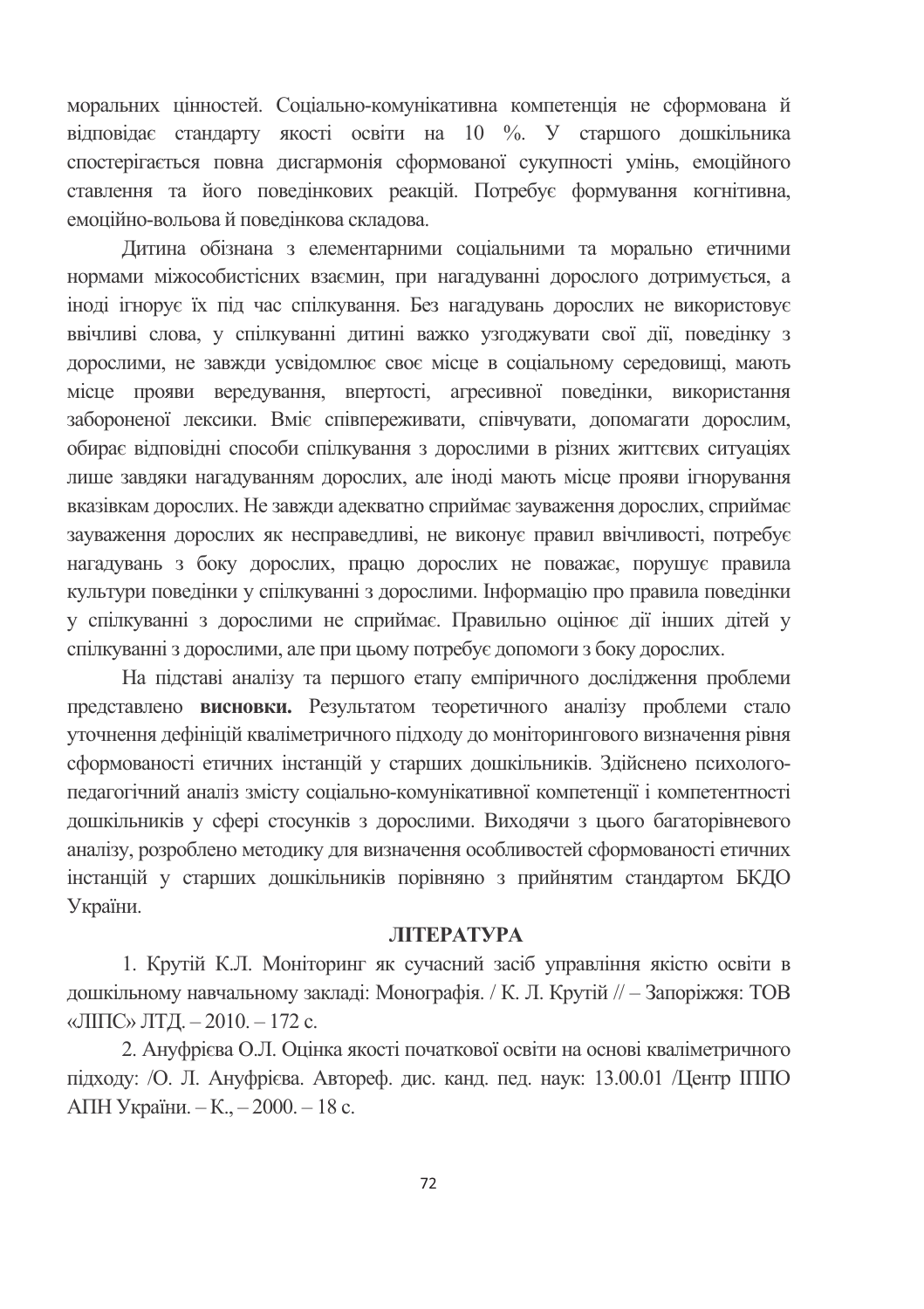3. Лист Міністерства освіти і науки України «Щодо визначення рівня розвитку дитини старшого дошкільного віку за допомогою кваліметричної моделі» від 06.11.2015 № 1/9 – 535 /Вихователь-методист дошкільного закладу № 11. – 2015.  $- C_2 24 - 31.$ 

4. Лукіна Т.О. Моніторинг якості освіти: теорія і практика /Т. О. Лукіна // – К.: Вид. дім «Шкільний світ», Вид-во Л. Галіцина. – 2006. – 128 с.

5. Методика і технології оцінювання діяльності загальноосвітнього навчального закладу: посібник / О.І. Ляшенко, Т.О. Лукіна, І.Є. Булах, М.Р. Мруга // – К.: Пед. Думка. – 2012. – 160 с.

6. Савченко О.Я. Теоретичні підходи до визначення якості шкільної освіти / О.Я. Савченко // – Шлях освіти. – 2006. – № 4. – С. 2 – 6.

7. Базовий компонент дошкільної освіти України (нова редакція) [Електронний ресурс]. Режим доступу: mon. gov. ua > mages /files /kollegy/ kollegy 5. doc.

8. Богуш А.М. Змістова характеристика видів мовленнєвої компетенції дошкільників /А. М. Богуш. // – Наука і освіта. — 1998. — N 1-2. — С. 17.

9. Изворска Д., Ангелова С., Непрерывное профессиональное обучение в ТУ-Габрово в рамках "Непрерывного образования", /Д. Изворска, С. Ангелова // -Всеукраинская научно-практическая интернет конференция, Донецк. – 2012. – С. 44-50.

#### **REFERENCES**

1. Krutiy K.L. (2010) *Monitorynh yak suchasnyy zasib upravlinnya yakistyu osvity v doshkil'nomu navchal'nomu zakladi: Monohrafiya. [Monitoring as a modern management tool quality of education in preschool educational institution: Monograph].* Zaporizhzhya. TOV «LIPS» LTD [in Ukrainian]

2. Anufriyeva O.L. (2000*) Otsinka yakosti pochatkovoyi osvity na osnovi kvalimetrychnoho pidkhodu. [Assessment of the quality of primary education on the basis of qualimetrical approach].* Extended abstract of candidate's thesis. Kiev. [in Ukrainian]

3. Lyst Ministerstva osvity i nauky Ukrayiny (2015) *«Shchodo vyznachennya rivnya rozvytku dytyny starshoho doshkil'noho viku za dopomohoyu kvalimetrychnoyi modeli» vid 06.11.2015 # 1/9 – 535». [To determine the level of development of child of preschool age with the help of qualitative models" from 06.11.2015*  $\mathcal{N}_2$  *1/9 – 535] –* Vykhovatel'-metodyst doshkil'noho zakladu - The teacher-methodologist of preschool. 11. (pp. 24 – 31). [in Ukrainian]

4. Lukina T.O. (2006) *Monitorynh yakosti osvity: teoriya i praktyka. [Monitoring the quality of education: theory and practice].* Vyd. dim «Shkil'nyy svit», Vyd-vo L. Halitsyna, Kiev. [in Ukrainian].